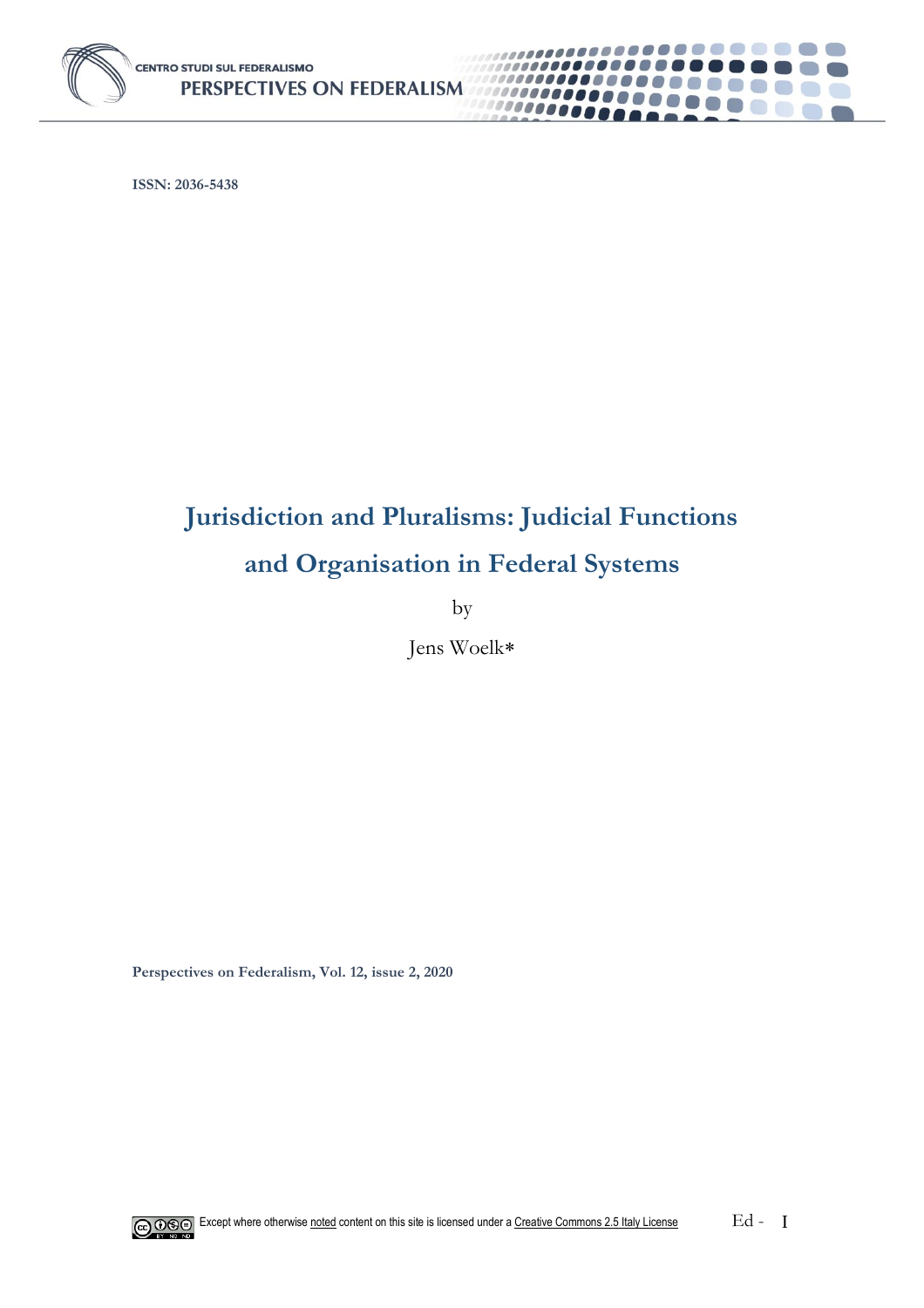The thematic focus of this issue of *Perspectives on Federalism* shall analyse phenomena of pluralism in the judiciary of federal systems: 'Jurisdiction and Pluralisms: Judicial Functions and Organisation in Federal Systems'.<sup>I</sup>

0000

It will focus on the degree to which legal and judicial pluralism is possible within the general legal system of the State. Particular attention will be paid to autonomous judicial powers and the organisation of the judiciary. An important question regards the interrelation with the principle of uniformity of the jurisdiction and the general legal system of the State.

According to the main hypothesis to be tested in the case studies, the underlying rationale of the respective federal systems will determine the concrete ways in which the judiciary is organised. Geographically, the case studies cover six federal systems from all around the world, in North and South America, Europe and Africa. And they show that it actually makes a considerable difference, whether the federal system is of dual or integrated nature in the organisation of federal and State functions, whether it has to cope with a huge geographic extension, or whether the challenge for the federal system is linguistic or ethnic diversity in a multinational or multiethnic federation. Of course, these essential features of the federal system in question also determine the room which exists at sub-national level for differences in judicial organisation and functions.

Thus, the authors have been asked to briefly introduce the respective federal system at the beginning of their contributions with a brief overview of the characteristic systemic features, in particular the organization and competencies of the federal and sub-national levels. This shall provide some basic information about the underlying rationale, before focusing on the functions of the judiciary and on the impact, the federal structure has on those functions. The main interest is, of course, whether and which judicial functions can be exercised autonomously by sub-national entities, and, in case that such powers do exist, which are the constitutional and legislative limits to the autonomous exercise of those functions.

An important issue regards the organisation of the judiciary in the sub-national sphere. Do particular guarantees for its independence from political actors exist, how is its autonomy protected and which limits do exist for the exercise of that autonomy? Is there any specialisation of judicial services and organisation or a differentiation in functions? And